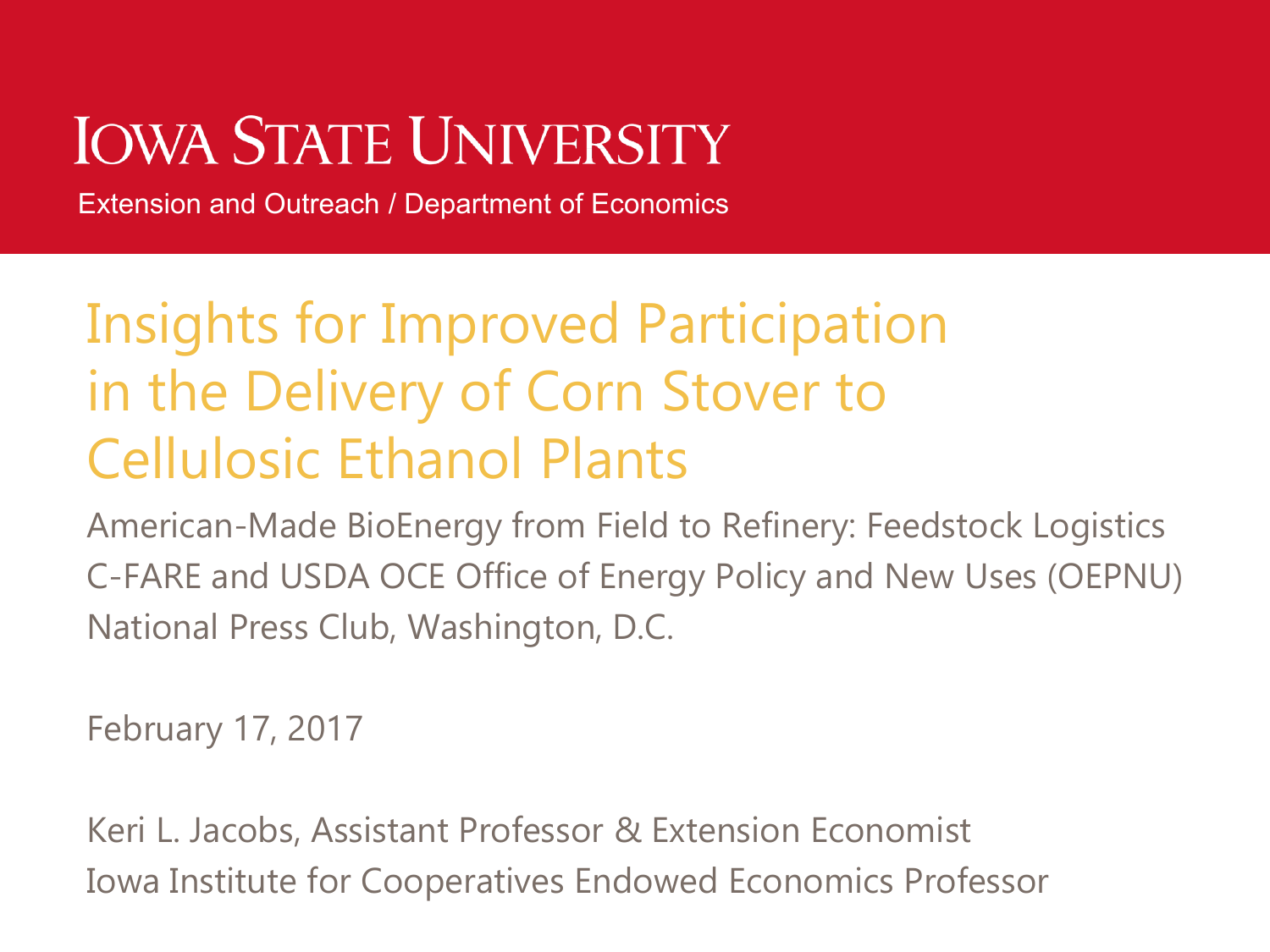# Background and Motivations

 CenUSA Bioenergy – USDA NIFA AFRI competitive grant, "Sustainable Production and Distribution of Bioenergy for the Central USA" (#2011-68005- 30411)

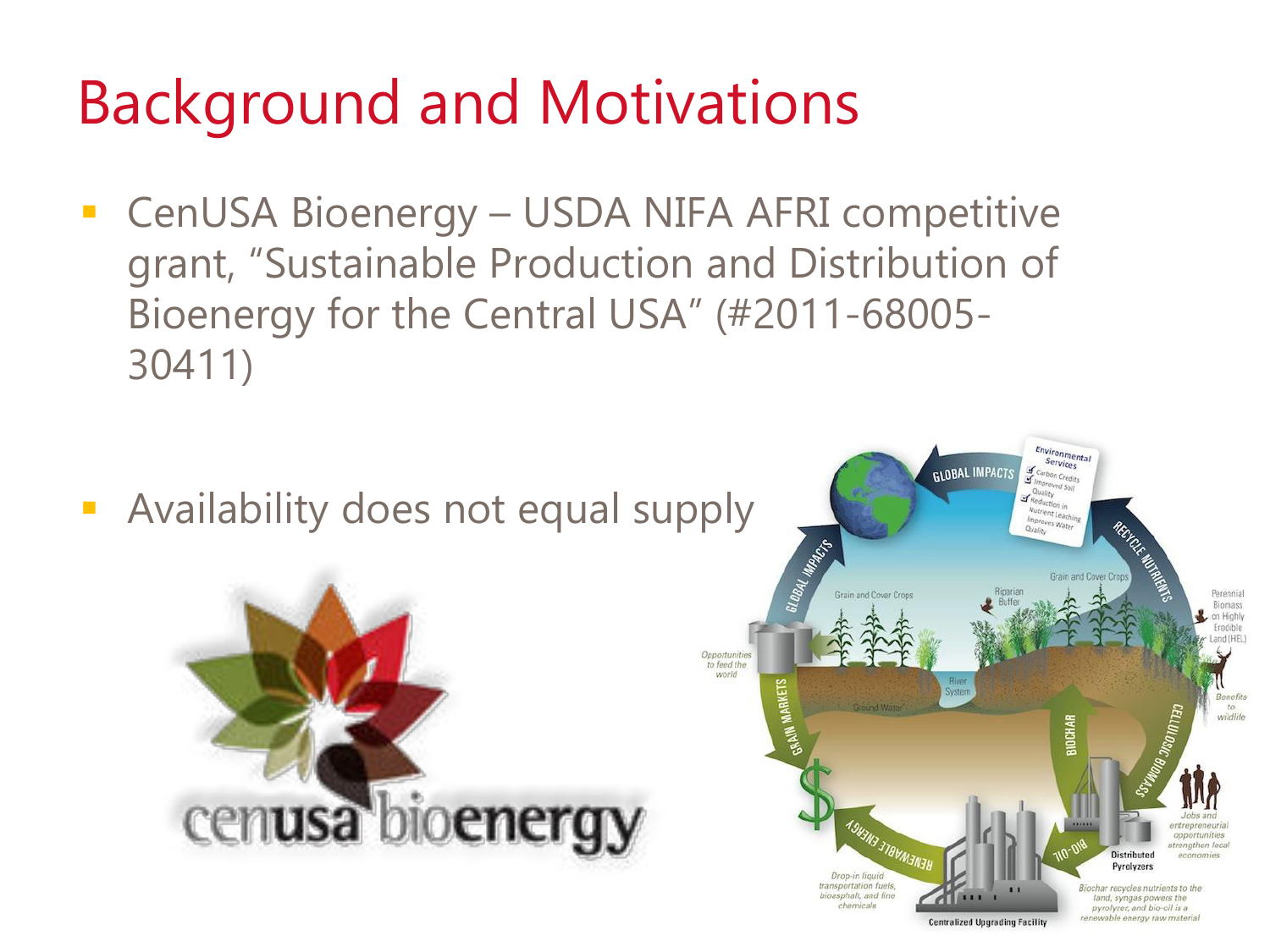# The Case of Stover

- **Two collection mechanisms** 
	- o Processor collection
	- o Producer delivery
- Planned for 25-mile radius, but in some cases 50+ miles from the plant to source feedstocks
- **Processors must pay producers same price for** feedstock
- **Participation rates significantly lower than feedstock** availability suggested
- **Processors are accepting a very large radius in lieu** of higher prices, and this is optimal.

#### **IOWA STATE UNIVERSITY**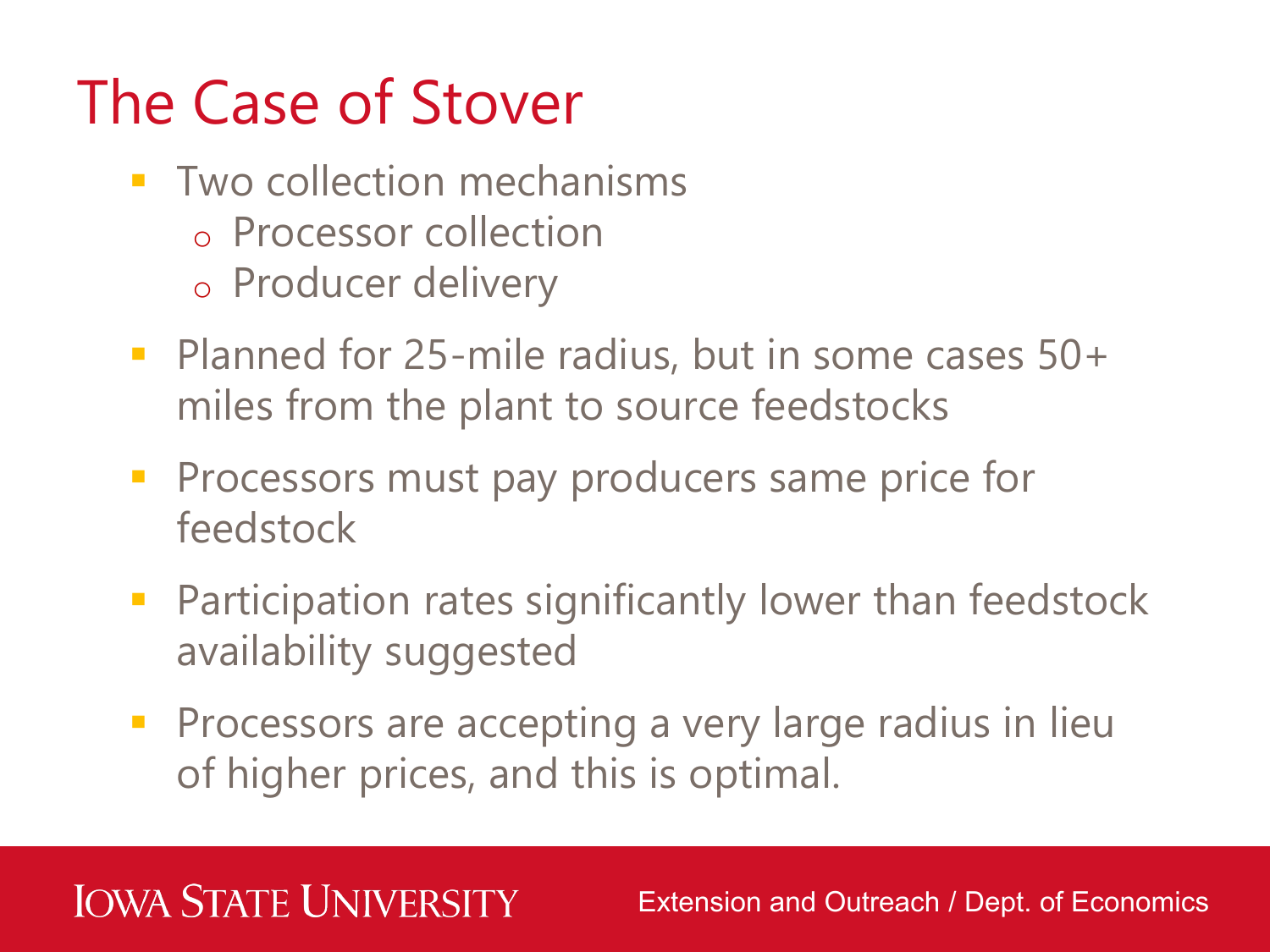## Simulations of collection mechanisms

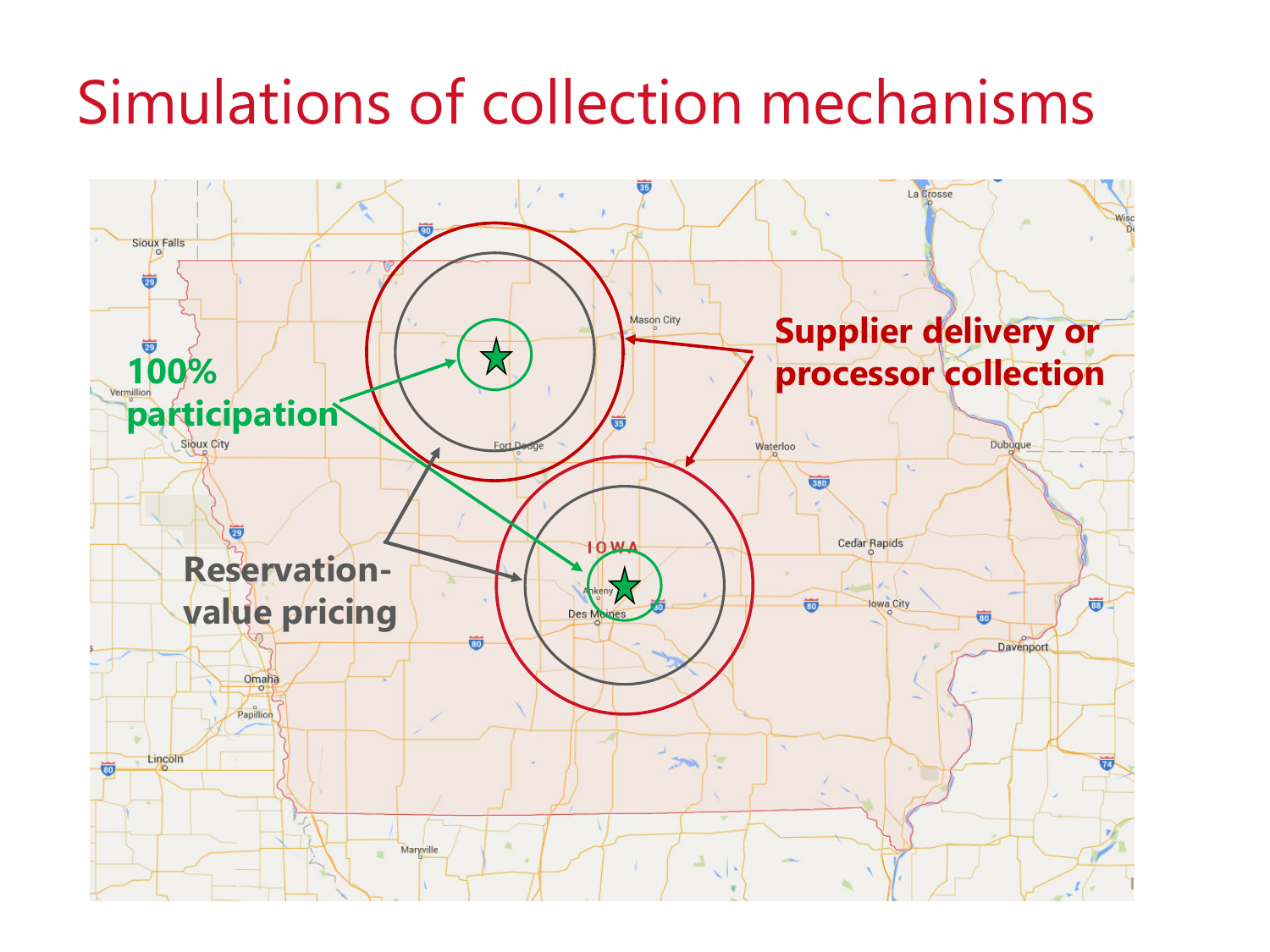## Transportation makes the marginal cost curve steep



**IOWA STATE UNIVERSITY**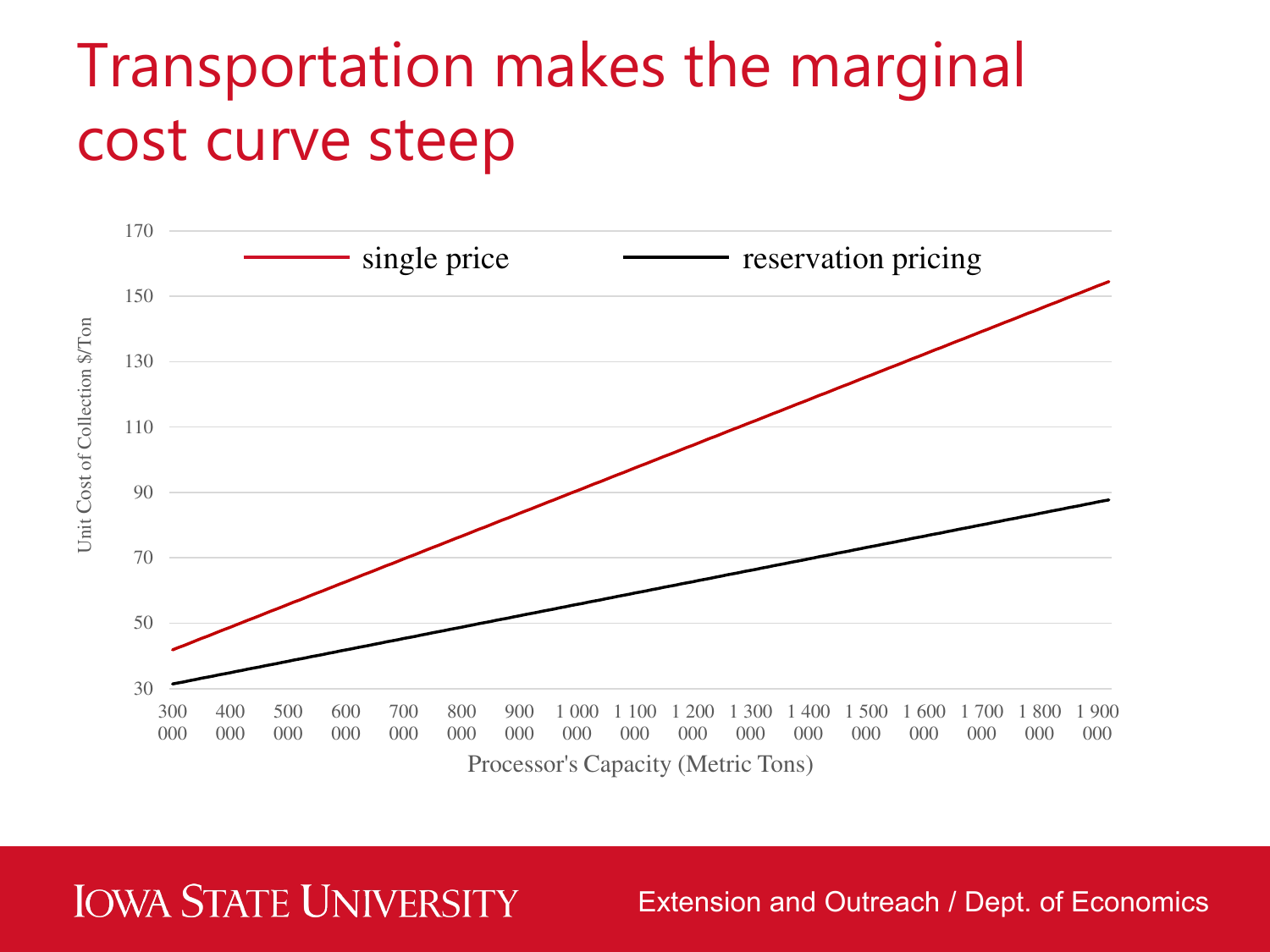

**Biofuel Production Potential (million gge per year)** 

Source: Parker, Nathan. Modeling Future Biofuel Supply Chains using Spatially Explicit Infrastructure Optimization

Institute of Transportation Studies, University of California, Davis, 2011.

#### **IOWA STATE UNIVERSITY**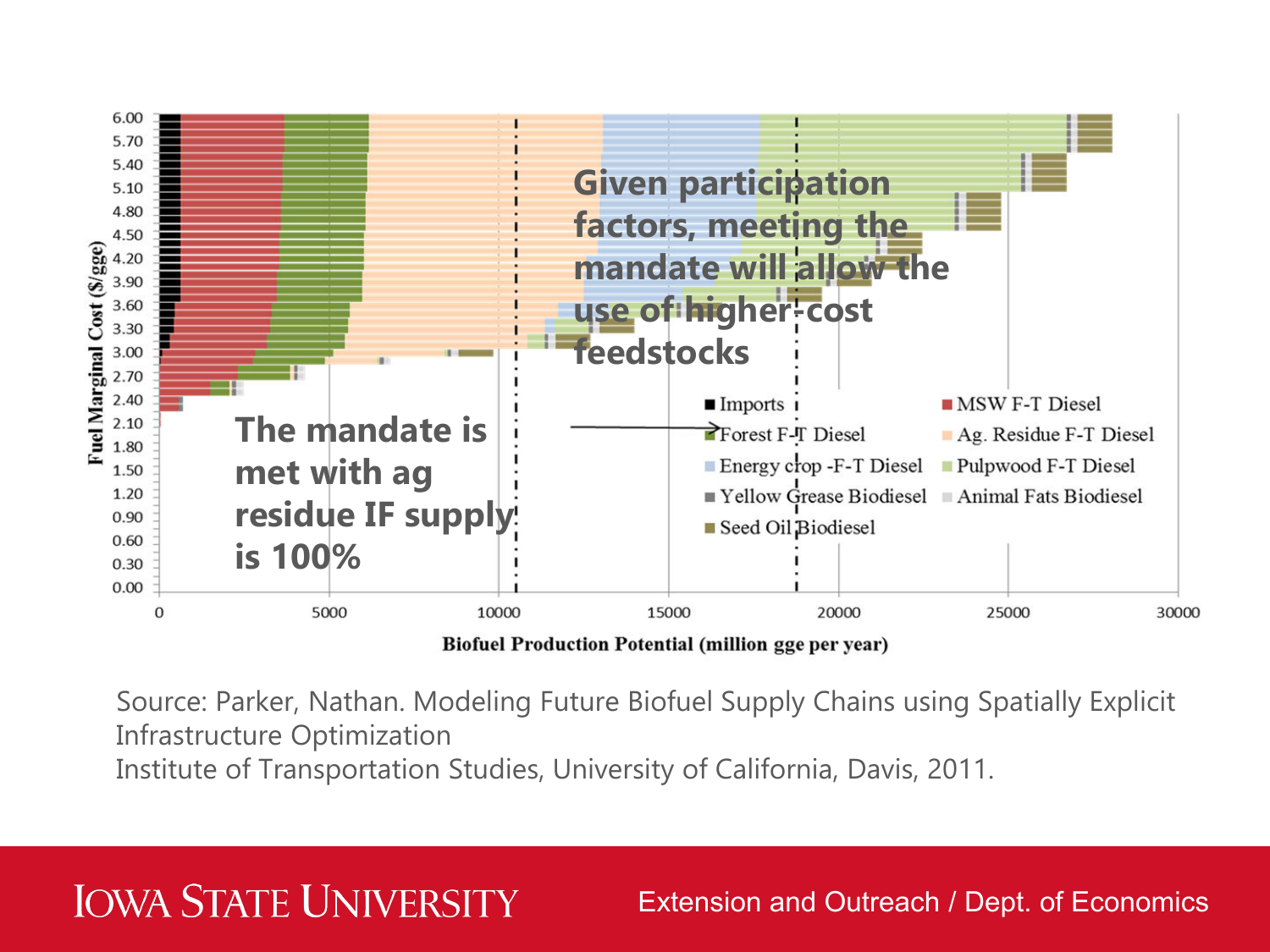# A Solution

- **Differentiating suppliers will enhance collection** efficiencies and system welfare.
- **Pricing stover on land characteristics should provide** a solution to current large draw areas. Factors might include:
	- o Carbon content
	- o Availability of animal manure
	- o Rotation
	- o Operation size
- **Hedonic model to estimate value or demand relative** to factors

### **IOWA STATE UNIVERSITY**